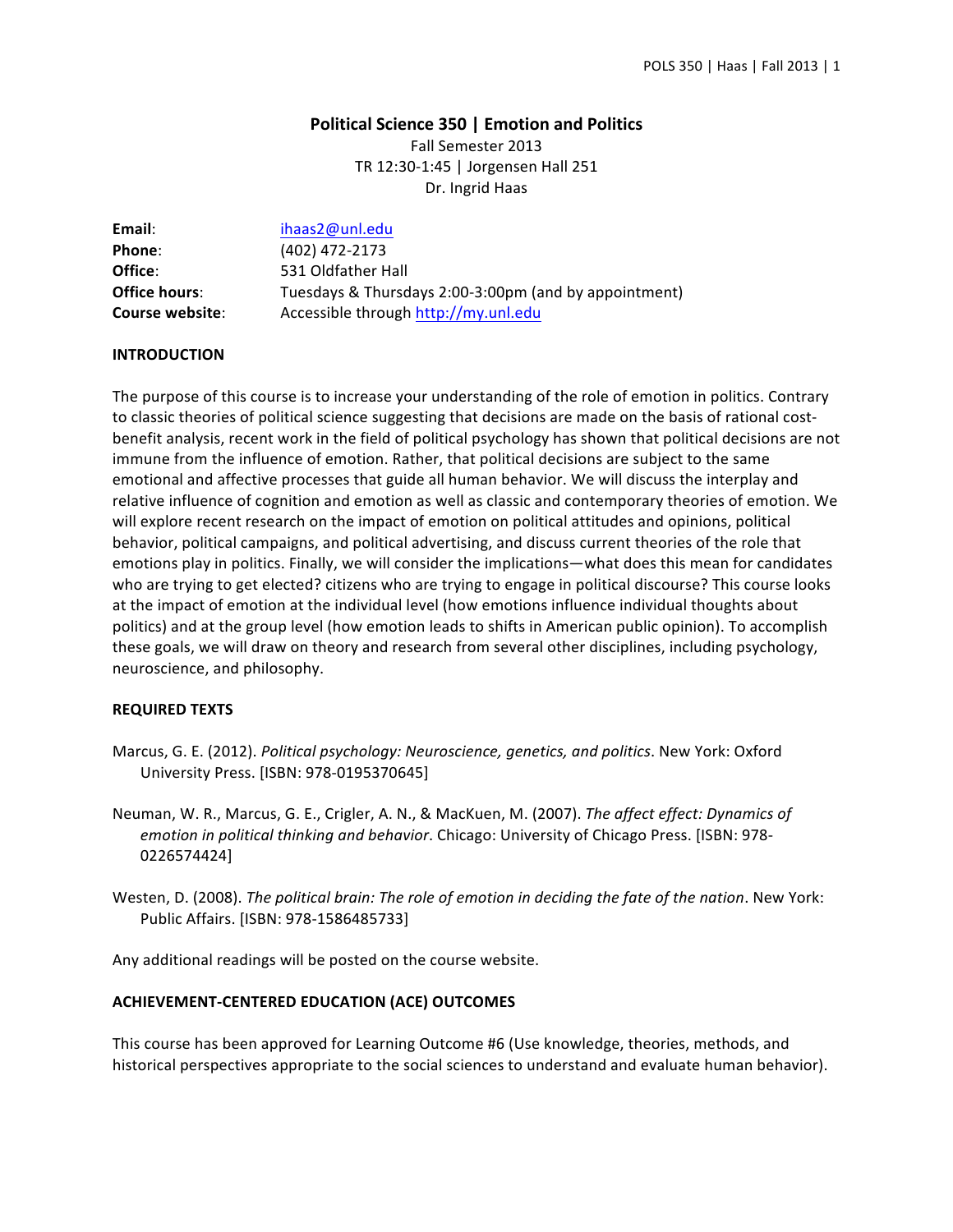## **COURSE FORMAT AND GRADES**

This course will combine lecture and discussion. I will deliver brief lectures to introduce students to new topic areas or situate readings in context, but much of our time in the classroom will be spent on discussion and in-class activities. For this reason, it is important that students do the reading in advance of each class period, and come prepared to discuss the topic each week.

**Class Participation.** Your participation will be based on attendance and active participation in discussion. I will focus on both the quantity and the quality of your contributions when determining participation grades. In other words, the goal should be to contribute often, but also to make sure that any contributions are valuable to the class discussion. Completion of in-class activities will also count toward your participation grade. Finally, we will use the discussion board on Blackboard to supplement our class discussions. I will occasionally post questions here for you to consider, or ask you to submit links to relevant information (e.g., news articles that pertain to class). Participation in the discussion board is encouraged, as it will help supplement your participation grade, and I encourage you to check it often.

Reaction Papers. In order to encourage critical analysis of the readings, you will be required to submit brief reaction papers approximately once a week. Each paper should provide a bit of background or summary of the reading, describe your thoughts about the issue, and then introduce a question that would be useful to discuss in class. These questions could focus on something in the readings that was confusing, a critique of the research, implications, or really anything relevant that the readings bring to mind. Reaction papers are due before class, by 11:00am, and should be submitted on Blackboard (see course schedule for specific deadlines). This will enable me to read through your thoughts and questions prior to our class meeting. I will give additional information about this assignment in class.

**Exams.** You are required to take two written exams. These exams will test your knowledge of the course material and ability to think critically about the topics we cover. The exams will contain primarily short answer and essay questions. The second exam is not cumulative, but you will be expected to synthesize the concepts we have discussed throughout the semester.

Final Paper. Your final paper assignment will require you to use what you have learned about emotion and politics and apply this information to current political events. We will go over the details of the assignment in class. The final product will be a paper that is 10-15 pages (double-spaced) in length. Final papers will be due Friday, 12/20, by 9:30am, and should be submitted on Blackboard.

Final grades are based on a possible 500 points and will be based on the distribution and percentages below. I generally do not round up, and I don't give incompletes. Final grades will be curved up only if the overall class average is below a B- (< 80%). I will use Blackboard throughout the semester to post grades so that you can keep track of your progress.

| Participation          | 100 |
|------------------------|-----|
| <b>Reaction Papers</b> | 100 |
| Exam $#1$              | 100 |
| Fxam #2                | 100 |
| <b>Final Paper</b>     | 100 |
|                        |     |
| Total                  | 500 |

| Points | Percent | Grade |  |
|--------|---------|-------|--|
| 485    | 97-100% | A+    |  |
| 465    | 93-97%  | А     |  |
| 450    | 90-93%  | A-    |  |
| 435    | 87-90%  | B+    |  |
| 415    | 83-87%  | B     |  |
| 400    | 80-83%  | В-    |  |
|        |         |       |  |

| Points | Percent | Grade |  |
|--------|---------|-------|--|
| 385    | 77-80%  | C+    |  |
| 365    | 73-77%  | C     |  |
| 350    | 70-73%  | $C-$  |  |
| 335    | 67-70%  | D+    |  |
| 315    | 63-67%  | D     |  |
| 300    | 60-63%  | D-    |  |
| < 300  | <60%    | F     |  |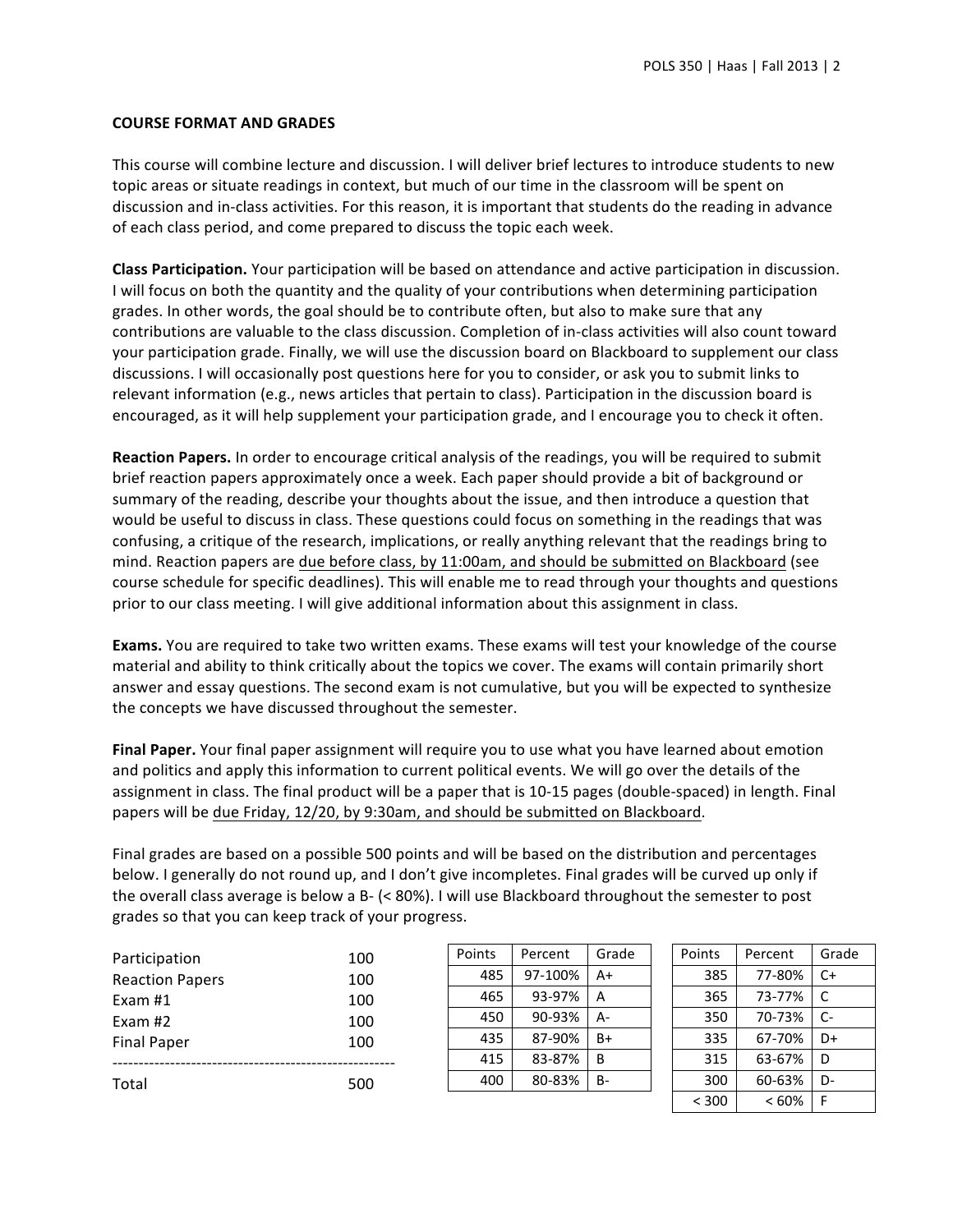## **COURSE POLICIES**

#### **Attendance, Preparation, and Participation**

Regular attendance is expected and any unexcused absences will count against your participation grade. Reading assignments are to be completed before class meetings. You should be prepared at all times to discuss the readings and concepts scheduled for each class period. This is genuinely necessary for your success in this course! You must carefully read all of the assigned material in order to perform well on the exams. Your participation grade and, more importantly, the quality of class discussions hinges largely upon your preparation and your informed contributions. This class will be more enjoyable and productive for all of us if everyone comes prepared!

# **Communication**

The best way to reach me is through email. I check it often and will do my best to respond to your questions within 24 hours. You are also welcome to stop by my office during office hours, or make an appointment to meet with me at another time. I will send announcements electronically, so please check your email and the course website often.

## **Deadlines and Completion of Coursework**

Late assignments will not be accepted, and make-up exams will not be given. Should you miss any exam or assignment without an approved excuse, you will receive a zero grade for that exercise. In rare circumstances, an exception may be granted to a student who provides a validated excuse to the instructor at least one week prior to the paper due date or exam date. If you foresee being unable to turn in a paper or take an exam on the assigned date, contact the instructor *immediately*. Excused absences for University sponsored events (field trips, athletic trips) and medical / personal emergencies must be documented.

#### **Academic Misconduct Warning**

All work must be your own. Plagiarism and all other forms of cheating outlined by the University's Student Code of Conduct (Section 4.2) will not be tolerated in this class. Cheating or plagiarism will be reported through official university channels, and the consequences will be severe. The minimum punishment is usually failure in the course. No one exam or assignment is ever worth this penalty. To avoid missing out on a good college GPA, or even your degree, keep your eyes on your own test and write your own final paper.

# **Students with Disabilities**

Students with disabilities are encouraged to contact the instructor for a confidential discussion of their individual needs for academic accommodation. It is the policy of the University of Nebraska-Lincoln to provide flexible and individualized accommodation to students with documented disabilities that may affect their ability to fully participate in course activities or to meet course requirements. To receive accommodation services, students must be registered with the Services for Students with Disabilities (SSD) office, 132 Canfield Administration, 472-3787 voice or TTY.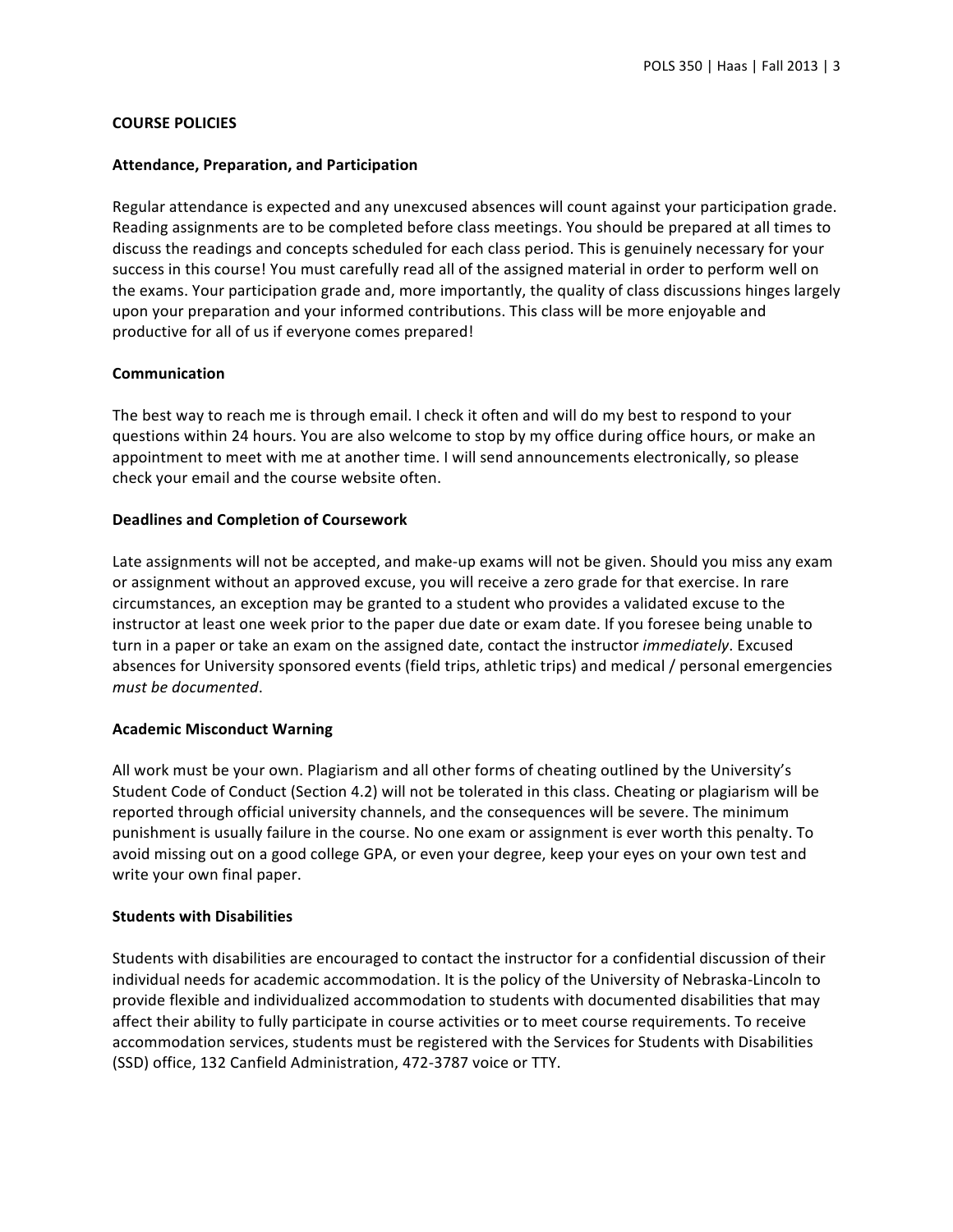# **POLS 350 | TENTATIVE COURSE SCHEDULE**

Due dates for assignments and exams, as well as required readings, are listed below on the course schedule. Please note that this schedule represents a tentative plan and is subject to change at the instructor's discretion. Any changes or additional readings will be announced in class.

| <b>WEEK</b>    | <b>DATE</b> | <b>TOPIC</b>                              | <b>READING</b>   | <b>ASSIGNMENTS</b>             |
|----------------|-------------|-------------------------------------------|------------------|--------------------------------|
| $\mathbf{1}$   | T8/27       | <b>Introduction &amp; Course Overview</b> |                  |                                |
|                | R 8/29      | The Political Brain                       | Westen Ch. 1-3   |                                |
|                |             |                                           |                  |                                |
| $\overline{2}$ | T9/3        | Introduction to Political Psychology      | Marcus Ch. 1, 3  |                                |
|                | R 9/5       | The Political Brain (continued)           | Westen Ch. 4-6   | Reaction Paper #1              |
|                |             |                                           |                  |                                |
| 3              | T9/10       | Methods in Political Psychology           | Marcus Ch. 2     |                                |
|                | R 9/12      | The Political Brain (continued)           | Westen Ch. 7-8   | Reaction Paper #2              |
|                |             |                                           |                  |                                |
| 4              | T9/17       | Neuroscience and Political Psychology     | Marcus Ch. 4     |                                |
|                | R 9/19      | The Political Brain (continued)           | Westen Ch. 9-10  | Reaction Paper #3              |
|                |             |                                           |                  |                                |
| 5              | T9/24       | Mind, Brain, & Consciousness              | Marcus Ch. 5-6   |                                |
|                | R 9/26      | <b>NO CLASS</b>                           |                  |                                |
|                |             |                                           |                  |                                |
| 6              | T 10/1      | Personality; Democratic Politics          | Marcus Ch. 7-8   |                                |
|                | R 10/3      | The Political Brain (continued)           | Westen Ch. 11-12 | Reaction Paper #4              |
|                |             |                                           |                  |                                |
| $\overline{7}$ | T 10/8      | <b>Context &amp; Future Directions</b>    | Marcus Ch. 9-10  |                                |
|                | R 10/10     | The Political Brain (continued)           | Westen Ch. 13-15 | Reaction Paper #5              |
|                |             |                                           |                  |                                |
| 8              | T 10/15     | <b>EXAM #1</b>                            |                  |                                |
|                | R 10/17     | Introduction to TAE; Philosophy           | TAE Ch. 1-2      | Reaction Paper #6<br>(Group A) |
|                |             |                                           |                  |                                |
| 9              | T 10/22     | No class - Fall Semester Break            |                  |                                |
|                | R 10/24     | <b>Social Cognition</b>                   | TAE Ch. 3        | Reaction Paper #6<br>(Group B) |